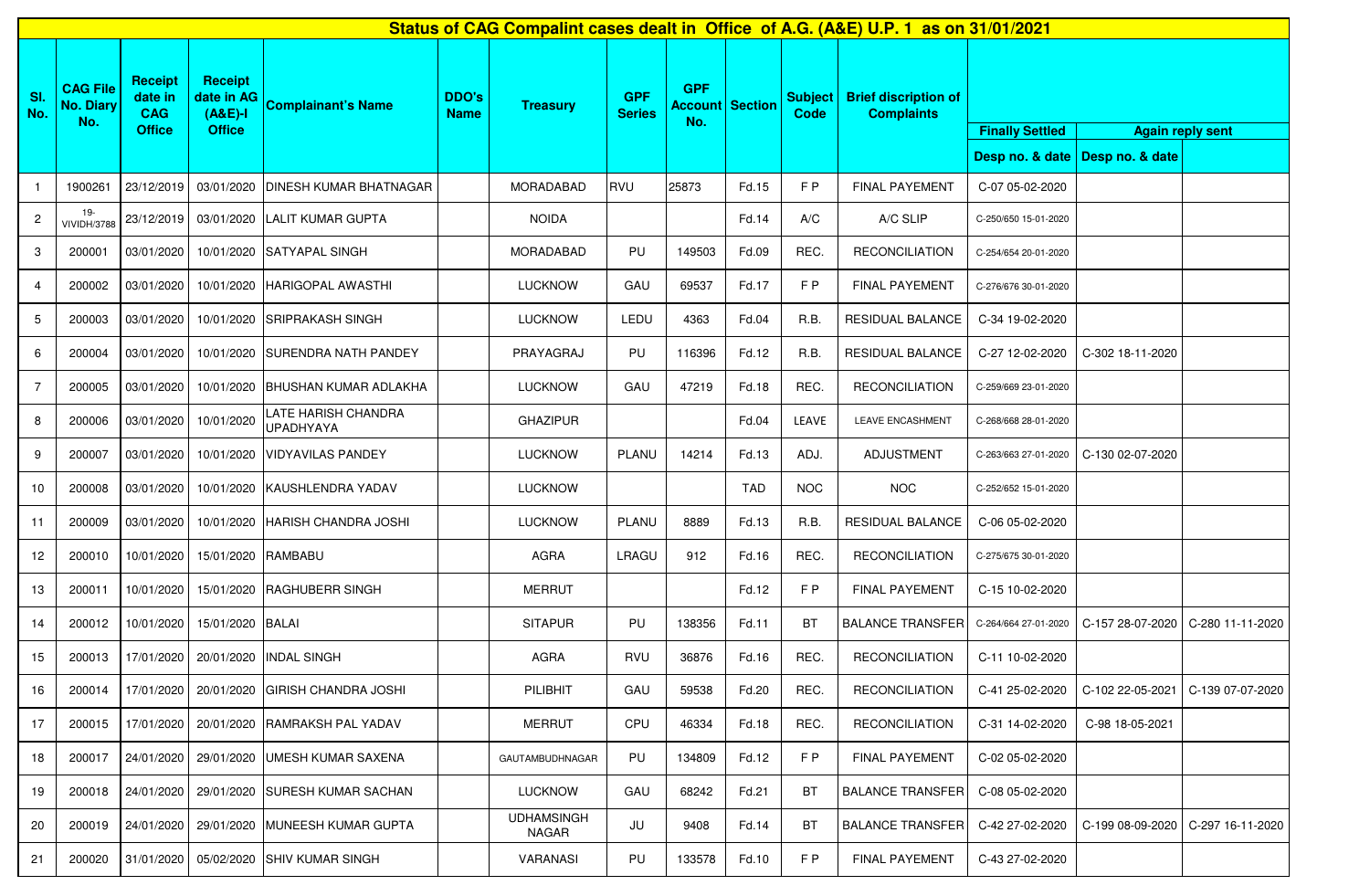| 22 | 200021 | 31/01/2020 | 05/02/2020 | DAYASHNKER<br>VISHWAKARMA                           | MORADABAD                    | PLANU        | 6920   | Fd.13      | F P             | <b>FINAL PAYEMENT</b>   | C-35 19-02-2020 |                  |                                     |
|----|--------|------------|------------|-----------------------------------------------------|------------------------------|--------------|--------|------------|-----------------|-------------------------|-----------------|------------------|-------------------------------------|
| 23 | 200022 | 31/01/2020 | 05/02/2020 | IDILEEP KUMAR SAXENA                                | <b>SITAPUR</b>               | GAU          | 65037  | <b>DBA</b> | <b>UPDATION</b> | UPDATION OF BIODATA     | C-40 24-02-2020 |                  |                                     |
| 24 | 200023 | 14/02/2020 | 24/02/2020 | <b>GIRIJA SHANKER</b>                               | JHANSI                       | LEU          | 10132  | Fd.07      | <b>BT</b>       | <b>BALANCE TRANSFER</b> | C-52 17-03-2020 |                  | C-151 17-07-2020   C-309 26-11-2020 |
| 25 | 200024 | 14/02/2020 | 24/02/2020 | RAMMURTI KANAUJIYA                                  | <b>FATEHPUR</b>              | PU           | 130439 | Fd.12      | R.B.            | RESIDUAL BALANCE        | C-72 30-04-2020 | C-197 04-09-2020 |                                     |
| 26 | 200025 | 14/02/2020 | 24/02/2020 | VISHESHWAR DAYAL YADAV                              | ALLAHABAD                    | PU           | 13394  | Fd.12      | R.B.            | <b>RESIDUAL BALANCE</b> | C-62 22-04-2020 |                  |                                     |
| 27 | 200026 | 14/02/2020 | 24/02/2020 | <b>VINOD KUMAR JAIN</b>                             | <b>ALIGARH</b>               | RVU          | 40302  | Fd.16      | REC.            | <b>RECONCILIATION</b>   | C-82 04-05-2020 | C-223 25-09-2020 |                                     |
| 28 | 200027 | 14/02/2020 | 24/02/2020 | KHACHERMAL                                          | <b>MATHURA</b>               | RVU          | 8590   | Fd.15      | F P             | <b>FINAL PAYEMENT</b>   | C-87 08-05-2020 |                  |                                     |
| 29 | 200028 | 14/02/2020 | 24/02/2020 | <b>IVINOD KUMAR TOMAR</b>                           | <b>AGRA</b>                  | RVU          | 45961  | Fd.16      | REC.            | <b>RECONCILIATION</b>   | C-54 17-03-2020 |                  |                                     |
| 30 | 200029 | 25/02/2020 | 03/03/2020 | <b>SUBHASH</b>                                      | <b>MUZAFFARNAGAR</b>         | RVU          | 32702  | Fd.15      | F P             | <b>FINAL PAYEMENT</b>   | C-84 06-05-2020 | C-305 26-11-2020 |                                     |
| 31 | 200030 | 25/02/2020 | 03/03/2020 | <b>VIRENDRA KUMAR SINGH</b>                         | <b>MATHURA</b>               | STU          | 10603  | Fd.06      | REC.            | <b>RECONCILIATION</b>   | C-68 27-04-2020 |                  |                                     |
| 32 | 200031 | 25/02/2020 | 03/03/2020 | <b>PRATAP SINGH</b>                                 | <b>MATHURA</b>               | CPU          | 50893  | Fd.21      | F P             | <b>FINAL PAYEMENT</b>   | C-78 30-04-2020 | C-206 11-09-2020 | C-360 31-12-2020                    |
| 33 | 200032 | 25/02/2020 | 03/03/2020 | VIRENDRA KUMAR                                      | <b>LUCKNOW</b>               | GAU          | 63889  | Fd.17      | REC.            | <b>RECONCILIATION</b>   | C-69 27-04-2020 |                  |                                     |
| 34 | 200033 | 25/02/2020 | 03/03/2020 | <b>ISANJEEV KUMAR GAUTAM</b>                        | HARIDWAR,                    | GAU          | 74336  | Fd.20      | REC.            | <b>RECONCILIATION</b>   | C-66 22-04-2020 | C-214 14-09-2020 |                                     |
| 35 | 200034 | 25/02/2020 | 03/03/2020 | ILATE VINEET KUMAR DIXIT                            | <b>FIROZABAD</b>             | <b>COEDU</b> | 17173  | Fd.04      | REC.            | <b>RECONCILIATION</b>   | C-60 19-03-2020 | C-348 24-12-2020 |                                     |
| 36 | 200035 | 25/02/2020 | 03/03/2020 | <b>MALKHAN SINGH</b>                                | <b>TEHRI GARWAL</b>          | COEDU        | 2395   | Fd.04      | <b>BT</b>       | <b>BALANCE TRANSFER</b> | C-65 22-04-2020 |                  |                                     |
| 37 | 200036 | 25/02/2020 | 03/03/2020 | JITENDRA KUMAR GERG                                 | <b>MERRUT</b>                | LEDU         | 5446   | Fd.05      | F P             | <b>FINAL PAYEMENT</b>   | C-73 30-04-2020 | C-330 10-12-2020 | C-41 28-01-2020                     |
| 38 | 200037 | 25/02/2020 | 03/03/2020 | NIRANJAN PRASAD<br>SRIVASTAVA                       | BAHRAICH                     | RVU          | 28683  | Fd.16      | REC.            | <b>RECONCILIATION</b>   | C-53 17-03-2020 | C-154 22-07-2020 |                                     |
| 39 | 200038 | 25/02/2020 | 03/03/2020 | <b>CHAVI LAL SUMAN</b>                              | <b>LALITPUR</b>              | JEDU         | 2751   | Fd.05      | REC.            | <b>RECONCILIATION</b>   | C-51 16-03-2020 |                  |                                     |
| 40 | 200039 | 13/03/2020 |            | 18/03/2020 ANIL KUMAR                               | LUCKNOW                      | <b>RTU</b>   | 6834   | Fd.14      | F P             | <b>FINAL PAYEMENT</b>   | C-49 13-03-2020 |                  |                                     |
|    |        |            |            | 200040   13/03/2020   18/03/2020   LATE BHAGWAN DAS | <b>JHANSI</b>                | RVU          | 29063  | Fd.15      | FP              | FINAL PAYEMENT          | C-80 30-04-2020 |                  |                                     |
| 42 | 200041 | 13/03/2020 | 18/03/2020 | <b>BHANU PRATAP SINGH</b>                           | <b>SULTANPUR</b>             | <b>FEDU</b>  | 2655   | Fd.03      | REC.            | <b>RECONCILIATION</b>   | C-86 06-05-2020 |                  |                                     |
| 43 | 200042 | 13/03/2020 | 18/03/2020 | <b>IPRATAP SINGH BHADAURIYA</b>                     | <b>JHANSI</b>                | GAU          | 71545  | Fd.21      | R.B.            | RESIDUAL BALANCE        | C-79 30-04-2020 |                  |                                     |
| 44 | 200043 | 13/03/2020 | 18/03/2020 | <b>SMT. MANJU RANI SHARMA</b>                       | <b>MATHURA</b>               | <b>STEXU</b> | 9340   | Fd.06      | R.B.            | RESIDUAL BALANCE        | C-93 13-05-2020 |                  |                                     |
| 45 | 200044 | 13/03/2020 | 18/03/2020 | <b>HARPAL SINGH</b>                                 | JP<br><b>AMROHA</b><br>NAGAR | <b>BEDU</b>  | 5333   | Fd.05      | F P             | <b>FINAL PAYEMENT</b>   | C-83 04-05-2020 | C-313 26-11-2020 |                                     |
| 46 | 200045 | 13/03/2020 |            | 18/03/2020 RAJENDRA PAL SINGH                       | GONDA                        | PU           | 62784  | Fd.10      | R.B.            | RESIDUAL BALANCE        | C-94 13-05-2020 |                  | C-186 04-09-2020   C-225 25-09-2020 |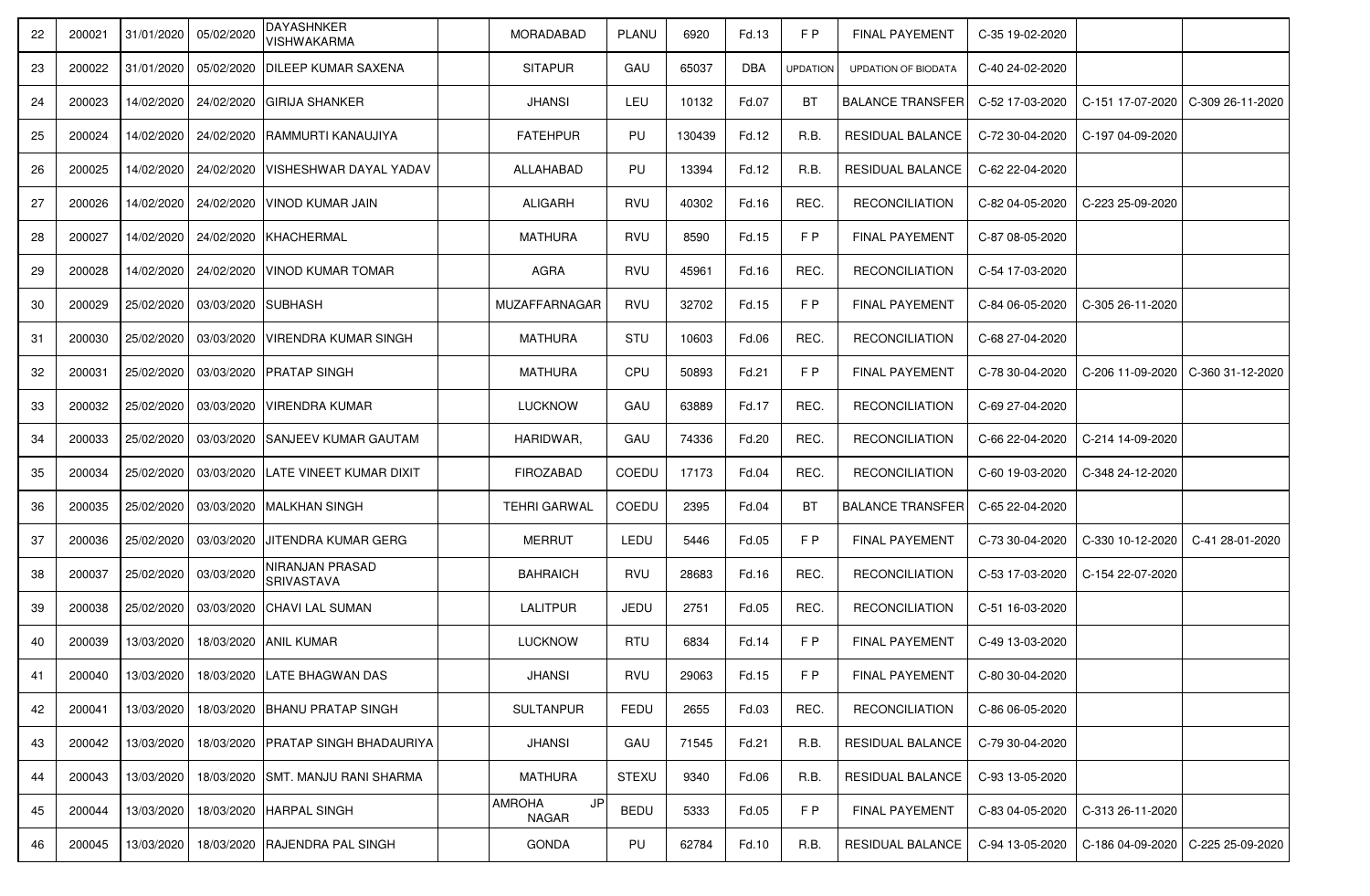| 47 | 200046 | 13/03/2020 |                                      | 18/03/2020 SANJAY BABU            | <b>MERRUT</b>       | CPU         | 56576  | Fd.18      | BT             | <b>BALANCE TRANSFER</b>                              | C-76 30-04-2020  |                                                        |  |
|----|--------|------------|--------------------------------------|-----------------------------------|---------------------|-------------|--------|------------|----------------|------------------------------------------------------|------------------|--------------------------------------------------------|--|
| 48 | 200047 | 13/03/2020 |                                      | 18/03/2020 RAMESH CHANDRA         | <b>BASTI</b>        | LRGU        | 2434   | Fd.15      | REC.           | <b>RECONCILIATION</b>                                | C-92 12-05-2020  |                                                        |  |
| 49 | 200048 | 19/03/2020 |                                      | 24/04/2020 VIRENDRA PAL           | <b>BARABANKI</b>    | PLANU       | 6635   | Fd.13      | F P            | FINAL PAYEMENT                                       |                  | C-101 22-05-2020   C-143 16-07-2020                    |  |
| 50 | 200049 | 20/03/2020 |                                      | 24/04/2020 ABDULLAH SALMAN        | <b>BULANDSHAHAR</b> | LEU         | 11074  | Fd.07      | F P            | <b>FINAL PAYEMENT</b>                                | C-91 08-05-2020  | C-331 11-12-2020                                       |  |
| 51 | 200050 | 29/04/2020 | 26/05/2020 KRISHNA                   |                                   | <b>JHANSI</b>       | LRJU        | 1761   | Fd.15      | F P            | <b>FINAL PAYEMENT</b>                                | C-109 08-06-2020 | C-215 14-09-2020                                       |  |
| 52 | 200051 | 29/04/2020 |                                      | 28/05/2020 PRAMOD KUMAR DIXIT     | <b>LUCKNOW</b>      | PU          | 131953 | Fd.11      | F P            | <b>FINAL PAYEMENT</b>                                | C-111 11-06-2020 |                                                        |  |
| 53 | 200052 | 26/05/2020 |                                      | 02/06/2020 JAGAT BAHADUR          | PRAYAGRAJ           | LRAU        | 2669   | Fd.16      | R.B.           | RESIDUAL BALANCE                                     | C-148 17-07-2020 |                                                        |  |
| 54 | 200053 | 28/05/2020 |                                      | 10/06/2020 RAJKUMAR GAUD          | MEERUT              | CPU         | 64915  | Fd.18      | F P            | <b>FINAL PAYEMENT</b>                                |                  | C-118 18-06-2020   C-253 19-10-2020                    |  |
| 55 | 200054 | 28/05/2020 |                                      | 10/06/2020   ABHAY KUMAR SAXENA   | <b>LUCKNOW</b>      | <b>NEU</b>  | 2307   | Fd.11      | REC.           | <b>RECONCILIATION</b>                                | C-146 17-07-2020 |                                                        |  |
| 56 | 200056 | 08/06/2020 | 16/06/2020                           | <b>IKAMAL KISHORE SAXENA</b>      | <b>BADAUN</b>       | <b>BEDU</b> | 2593   | Fd.04      | REC.           | <b>RECONCILIATION</b>                                | C-142 10-07-2020 |                                                        |  |
| 57 | 200058 | 08/06/2020 |                                      | 22/06/2020 ARUN KUMAR SINGH       | <b>BAHRAICH</b>     | PU          | 139491 | Fd.10      | F P            | <b>FINAL PAYEMENT</b>                                | C-158 30-07-2020 |                                                        |  |
| 58 | 200059 | 26/06/2020 |                                      | 08/07/2020 SUBHAWATI DIXIT        | <b>SULTANPUR</b>    |             |        | Fd.01      | <b>PENSION</b> | <b>PENSION</b>                                       | C-153 17-07-2020 |                                                        |  |
| 59 | 200060 | 26/06/2020 |                                      | 08/07/2020 USHA GUPTA             | <b>LUCKNOW</b>      | <b>RTU</b>  | 6460   | Fd.14      | F P            | <b>FINAL PAYEMENT</b>                                | C-159 30-07-2020 |                                                        |  |
| 60 | 200061 | 26/06/2020 |                                      | 08/07/2020 JJASWANT SINGH         | <b>GAZIABAD</b>     | RVU         | 31638  | Fd.15      | REC.           | <b>RECONCILIATION</b>                                |                  | C-177 26-08-2020 C-226 25-09-2020                      |  |
| 61 | 200062 | 09/07/2020 |                                      | 22/07/2020 CHANDRVEER VERMA       | , RAIBARELY         |             | 25799  | Fd.03      | F P            | FINAL PAYEMENT                                       |                  | C-179 31-08-2020   C-224 25-09-2020   C-277 06-11-2020 |  |
| 62 | 200063 | 09/07/2020 |                                      | 22/07/2020 MD. IQBAL KHAN         | <b>JALAUN</b>       | CPU         | 49702  | Fd.21      | REC.           | <b>RECONCILIATION</b>                                | C-174 25-08-2020 |                                                        |  |
| 63 | 200064 | 09/07/2020 | 22/07/2020                           | <b>RAJEEV KUMAR</b><br>MAHESHWARI | <b>HATRAS</b>       | RVU         | 31049  | Fd.16      | F P            | <b>FINAL PAYEMENT</b>                                | C-168 13-08-2020 |                                                        |  |
| 64 | 200065 | 09/07/2020 | 22/07/2020 LAJJARAM                  |                                   | <b>HARHRAS</b>      | RVU         | 37418  | Fd.16      | REC.           | <b>RECONCILIATION</b>                                | C-187 04-09-2020 | C-321 27-11-2020                                       |  |
| 65 | 200066 | 09/07/2020 |                                      | 22/07/2020 SANJEEV KUMAR GERG     | <b>BIJNORE</b>      | GAU         | 70381  | Fd.21      | ADJ.           | <b>ADJUSTMENT</b>                                    | C-176 25-08-2020 |                                                        |  |
| 66 |        |            | 200067 09/07/2020 22/07/2020 SUKHRAM |                                   | FAIZABAD            | GAU         | 63942  | Fd.19      | REC.           | RECONCILIATION   C-172 20-08-2020   C-304 26-11-2020 |                  |                                                        |  |
| 67 | 200068 | 09/07/2020 |                                      | 22/07/2020 MADAN GOPAL VERMA      | MORADABAD           | CPU         | 36331  | Fd.20      | ADJ.           | ADJUSTMENT                                           | C-158 30-07-2020 |                                                        |  |
| 68 | 200069 | 19/07/2020 |                                      | 05/08/2020 BRIJ KISHORE TAGORE    | <b>MERRUT</b>       | PLANU       | 3899   | Fd.13      | REC.           | <b>RECONCILIATION</b>                                | C-193 04-09-2020 |                                                        |  |
| 69 | 200070 | 19/07/2020 |                                      | 05/08/2020 VIJENDRA PAL SINGH     | MORADABAD           |             |        | Fd.08      | F P            | <b>FINAL PAYEMENT</b>                                | C-171 20-08-2020 |                                                        |  |
| 70 | 200071 | 19/07/2020 | 05/08/2020                           | <b>JITENDRA KUMAR</b>             | MUZAFFARNAGAR       | COEDU       | 11759  | <b>DBA</b> | A/C NO         | A/C NO                                               | C-188 04-09-2020 |                                                        |  |
| 71 | 200072 | 17/08/2020 |                                      | 19/08/2020 JAGAT NARAYAN SINGH    | <b>GHAZIPUR</b>     | <b>INDU</b> | 5659   | Fd.14      | REC.           | <b>RECONCILIATION</b>                                | C-221 22-09-2020 |                                                        |  |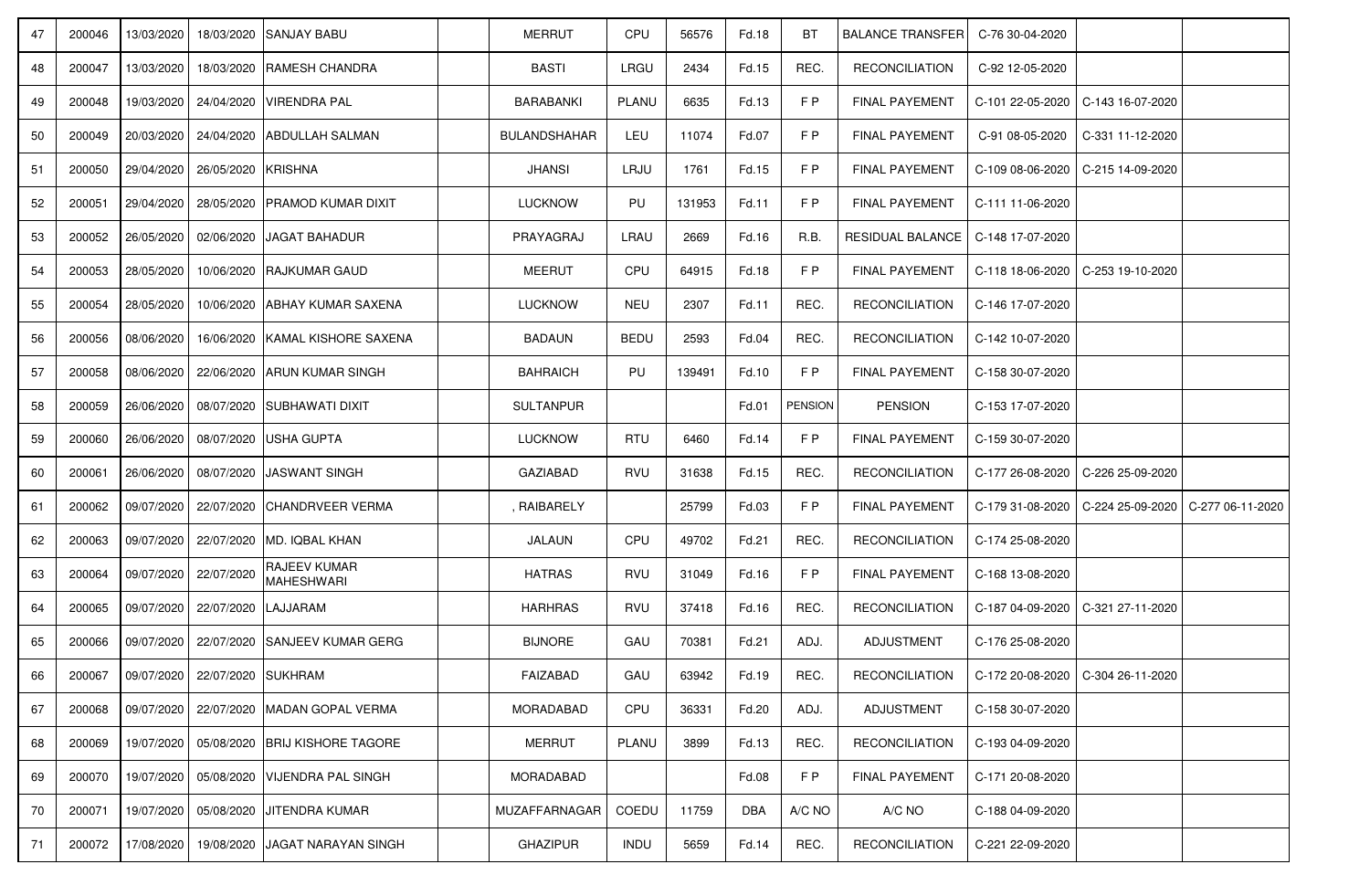| 72 | 200073 | 07/08/2020 |                      | 13/08/2020 JJITENDRA SINGH CHAUHAN                | RAIBARELI           | PU          | 131933 | Fd.11      | ADJ.       | ADJUSTMENT                                                                |                  | C-195 04-09-2020   C-289 11-11-2020   C-345 24-12-2020 |  |
|----|--------|------------|----------------------|---------------------------------------------------|---------------------|-------------|--------|------------|------------|---------------------------------------------------------------------------|------------------|--------------------------------------------------------|--|
| 73 | 200074 | 07/08/2020 |                      | 13/08/2020 ASHOK KUMAR                            | <b>SITAPUR</b>      | RVU         | 33255  | Fd.16      | ADJ.       | ADJUSTMENT                                                                | C-198 04-09-2020 |                                                        |  |
| 74 | 200075 | 07/08/2020 |                      | 13/08/2020 RAJESH KUMAR SRIVASTAVA                | SIDHARTH NAGAR      | GEDU        | 2358   | Fd.05      | REC.       | <b>RECONCILIATION</b>                                                     |                  | C-190 04-09-2020   C-350 24-12-2020                    |  |
| 75 | 200076 | 07/08/2020 |                      | 13/08/2020 RAJENDRA SINGH                         | KANNAUJ             |             |        | Fd.15      | <b>OTH</b> | <b>OTHER</b>                                                              | C-192 04-09-2020 |                                                        |  |
| 76 | 200077 | 07/08/2020 |                      | 13/08/2020   VINOD KUMAR                          | <b>JHANSI</b>       | <b>BEDU</b> | 5029   | Fd.04      | REC.       | <b>RECONCILIATION</b>                                                     | C-175 28-08-2020 | C-334 16-12-2020                                       |  |
| 77 | 200078 | 17/08/2020 |                      | 18/08/2020 GOPAL KRISHN AMISHRA                   |                     |             |        | Fd.18      | F P        | FINAL PAYEMENT                                                            | C-203 09-09-2020 |                                                        |  |
| 78 | 200079 | 17/08/2020 |                      | 19/08/2020 ASHOK KUMAR                            | <b>LUCKNOW</b>      | GAU         | 64357  | Fd.20      | BT         | BALANCE TRANSFER   C-212 14-09-2020   C-295 16-11-2020   C-347 24-12-2020 |                  |                                                        |  |
| 79 | 200081 | 17/08/2020 | 19/08/2020           | <b>JJITENDRA KUMAR GERG</b>                       | <b>MERRUT</b>       | LEDU        | 5446   | Fd.05      | R.B.       | RESIDUAL BALANCE                                                          | C-184 31-08-2020 |                                                        |  |
| 80 | 200082 | 17/08/2020 |                      | 19/08/2020 MAHENDRA SINGH                         | GAUTAMBUDHNAGAR     | JU          | 5138   | Fd.14      | F P        | FINAL PAYEMENT                                                            | C-222 22-09-2020 | C-327 07-12-2020                                       |  |
| 81 | 200083 | 26/08/2020 | 31/08/2020           | JAYDRATH                                          | <b>SHAJAHANPUR</b>  | <b>RVU</b>  | 33577  | Fd.15      | REC.       | <b>RECONCILIATION</b>                                                     | C-210 14-09-2020 | C-264 03-11-2020                                       |  |
| 82 | 200084 | 26/08/2020 | 31/08/2020 R.R.SINGH |                                                   | <b>JHANSI</b>       | GAU         | 66583  | Fd.21      | ADJ.       | <b>ADJUSTMENT</b>                                                         | C-228 25-09-2020 |                                                        |  |
| 83 | 200085 | 26/08/2020 | 31/08/2020 IMD. ARIF |                                                   | <b>LUCKNOW</b>      | CPU         | 36326  | Fd.21      | ADJ.       | ADJUSTMENT                                                                | C-229 28-09-2020 | C-340 17-12-2020                                       |  |
| 84 | 200086 | 26/08/2020 |                      | 31/08/2020 JJITENDRA KUMAR                        | <b>LUCKNOW</b>      | COEDU       | 11759  | <b>DBA</b> | A/C NO     | A/C NO                                                                    | C-188 04-09-2020 |                                                        |  |
| 85 | 200087 | 27/08/2020 | 04/09/2020 RAJKUMAR  |                                                   | <b>BULANDSHAHAR</b> | <b>CPU</b>  | 28885  | Fd.18      | <b>BT</b>  | BALANCE TRANSFER   C-256 22-10-2020   C-270 04-11-2020   C-335 16-12-2020 |                  |                                                        |  |
| 86 | 200088 | 27/08/2020 | 04/09/2020 MD. ARIF  |                                                   | <b>LUCKNOW</b>      | CPU         | 36326  | Fd.19      | BT         | BALANCE TRANSFER   C-229 28-09-2020   C-340 17-12-2020                    |                  |                                                        |  |
| 87 | 200089 | 27/08/2020 |                      | 04/09/2020 DINESH TEWARY                          | FAIZABAD            | <b>FEDU</b> | 2686   | Fd.05      | R.B.       | RESIDUAL BALANCE                                                          | C-207 11-09-2020 |                                                        |  |
| 88 | 200090 | 27/08/2020 | 04/09/2020 LAL SINGH |                                                   | SAHARANPUR          |             |        | Fd.05      | REC.       | <b>RECONCILIATION</b>                                                     | C-238 06-10-2020 |                                                        |  |
| 89 | 200091 | 27/08/2020 |                      | 04/09/2020 SITARAM YADAV                          | <b>GORAKHPUR</b>    | CPU         | 40321  | Fd.21      | F P        | <b>FINAL PAYEMENT</b>                                                     | C-232 28-09-2020 |                                                        |  |
| 90 | 200092 | 27/08/2020 |                      | 04/09/2020   NAREBDRA KUMAR PANDEY                | <b>MAINPUARI</b>    |             |        | <b>DBA</b> | ALLOT.     | NEW GPF A/C NO.                                                           | C-217 16-09-2020 |                                                        |  |
| 91 |        |            |                      | 200093 27/08/2020 04/09/2020 BHAGWAN SAHAY SHARMA | <b>MATHURA</b>      | GEDU        | 3029   | Fd.03      | REC.       | RECONCILIATION                                                            | C-243 06-10-2020 |                                                        |  |
| 92 | 200094 | 27/08/2020 |                      | 04/09/2020 ASGAR HUSAIN                           | <b>BASTI</b>        | LRGU        | 2481   | Fd.15      | F P        | FINAL PAYEMENT                                                            |                  | C-220 21-09-2020 C-347 24-12-2020                      |  |
| 93 | 200095 | 23/09/2020 |                      | 03/09/2020 RAJMANI SINGH                          | <b>VARANASI</b>     | <b>NEU</b>  | 434    | Fd.10      | F P        | <b>FINAL PAYEMENT</b>                                                     |                  | C-262 28-10-2020   C-317 26-11-2020                    |  |
| 94 | 200096 | 23/09/2020 | 03/09/2020           | <b>JAWAHAR LAL YADAV</b>                          | BARABANKI           | PLANU       | 2900   | Fd.13      | F P        | <b>FINAL PAYEMENT</b>                                                     | C-261 28-10-2020 |                                                        |  |
| 95 | 200097 | 23/09/2020 |                      | 03/09/2020 NAZRUL HASSAN                          | <b>LUCKNOW</b>      | PU          | 124147 | Fd.11      | REC.       | <b>RECONCILIATION</b>                                                     | C-257 22-10-2020 |                                                        |  |
| 96 | 200098 | 09/09/2020 |                      | 16/09/2020 KAMLESH KUMAR JAIN                     | <b>LUCKNOW</b>      | GAU         | 73534  | Fd.17      | F P        | <b>FINAL PAYEMENT</b>                                                     | C-227 25-09-2020 |                                                        |  |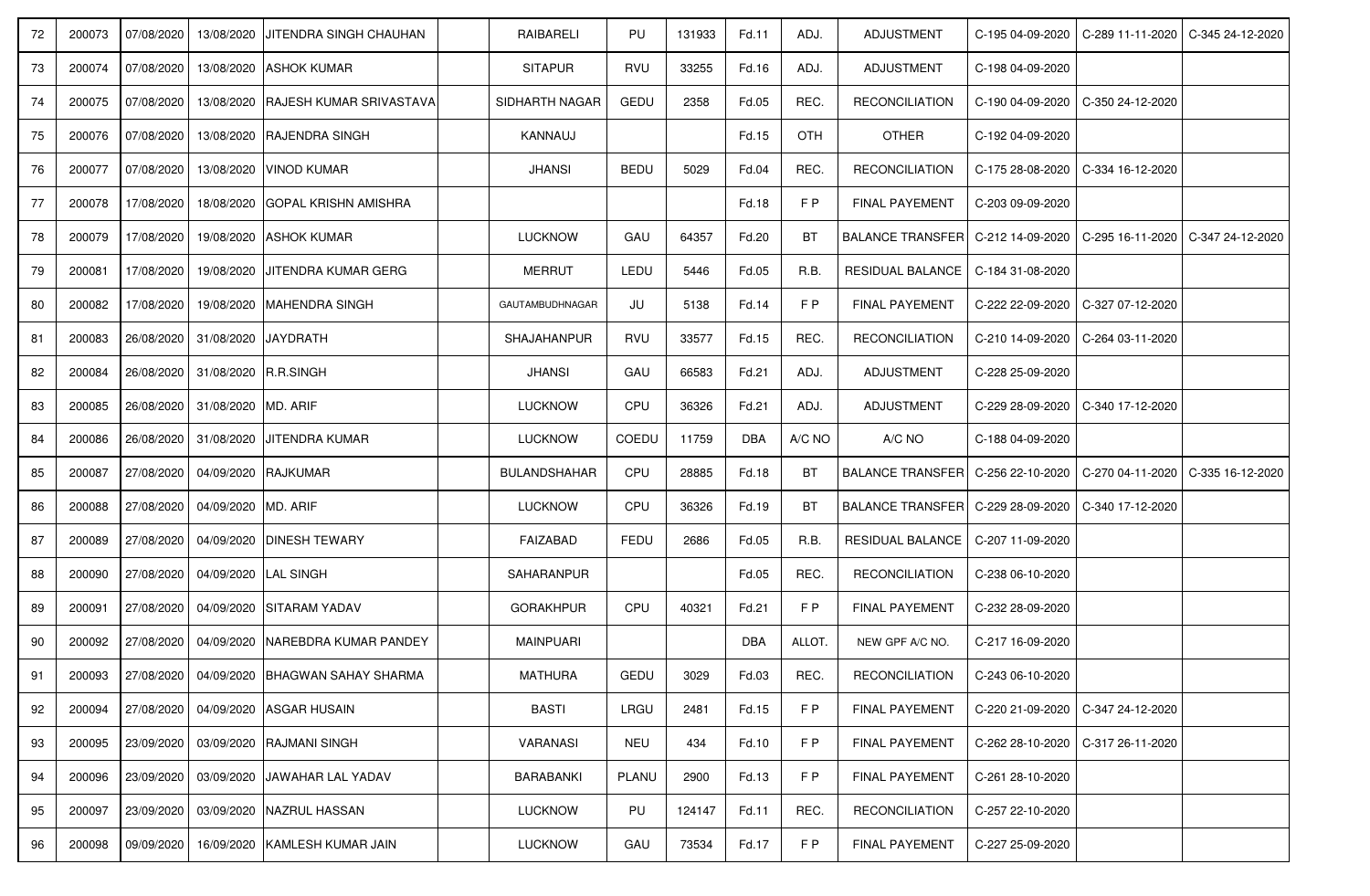| 97  | 200099  | 07/09/2020                                       | 23/09/2020 KAUSHAL KUMAR PANDEY     | <b>BASTI</b>        | <b>RVU</b>   | 36410  | Fd.15      | REC.       | <b>RECONCILIATION</b>   | C-240 06-10-2020 |                                     |  |
|-----|---------|--------------------------------------------------|-------------------------------------|---------------------|--------------|--------|------------|------------|-------------------------|------------------|-------------------------------------|--|
| 98  | 200100  | 07/09/2020                                       | 23/09/2020 MAHESH CHANDRA           | <b>BIJNORE</b>      | COEDU        | 12333  | Fd.04      | ADJ.       | ADJUSTMENT              | C-231 28-09-2020 |                                     |  |
| 99  | 2000101 | 07/09/2020                                       | 23/09/2020 LATE ALOK KUMAR          | <b>MEERUT</b>       | CPU          | 44888  | Fd.18      | REC.       | <b>RECONCILIATION</b>   | C-233 29-09-2020 |                                     |  |
| 100 | 2000102 | 07/09/2020                                       | 23/09/2020 SHIVENDRA KUMAR SINGH    | <b>BASTI</b>        | <b>MTEDU</b> | 5113   | Fd.03      | REC.       | <b>RECONCILIATION</b>   | C-244 08-10-2020 |                                     |  |
| 101 | 2000103 | 07/09/2020                                       | 23/09/2020 KISHORI LAL              | MERRUT              | PLANU        | 3343   | Fd.13      | REC.       | <b>RECONCILIATION</b>   | C-245 12-10-2020 |                                     |  |
| 102 | 2000104 | 07/09/2020                                       | 23/09/2020 MANSOOR AHMEND           | <b>FIROZABAD</b>    | GAU          | 76713  | Fd.20      | ADJ.       | ADJUSTMENT              | C-249 15-10-2020 | C-39 28-01-2020                     |  |
| 103 | 2000105 | 07/09/2020                                       | 23/09/2020 RAJPAL SINGH             | <b>GHAZIABAD</b>    |              |        | <b>TAD</b> | <b>NOC</b> | <b>NOC</b>              | C-236 30-09-2020 |                                     |  |
| 104 | 2000106 | 07/09/2020                                       | 23/09/2020 RAM SHIROMANI MISHRA     | PRATAPGARH          | CPU          | 49750  | Fd.17      | R.B.       | RESIDUAL BALANCE        | C-254 20-10-2020 |                                     |  |
| 105 | 2000107 | 07/09/2020                                       | 23/09/2020 RAJ BAHADUR YADAV        | PRAYAGRAJ           |              |        | <b>TAD</b> | <b>NOC</b> | <b>NOC</b>              | C-237 30-09-2020 |                                     |  |
| 106 | 2000108 | 21/09/2020                                       | 23/09/2020 RAJEEV BHARDWAJ          | <b>MERRUT</b>       | <b>MTEDU</b> | 4035   | Fd.05      | ADJ.       | ADJUSTMENT              | C-260 28-10-2020 |                                     |  |
| 107 | 2000109 | 21/09/2020                                       | 23/09/2020 SUBHASH CHANDRA          | D.M. BASTI          | LRGU         | 2484   | Fd.15      | REC.       | <b>RECONCILIATION</b>   | C-258 28-10-2020 |                                     |  |
| 108 | 2000110 | 21/09/2020                                       | 23/09/2020   DILSHAD MAZEED         | <b>BARABANKI</b>    | CPU          | 2359   | Fd.20      | NAME       | NAME CORRECTION         | C-242 06-10-2020 |                                     |  |
| 109 | 2000111 | 21/09/2020                                       | 23/09/2020 KISHAN LAL               | <b>BULANDSHAHAR</b> | CPU          | 39638  | Fd.18      | REC.       | <b>RECONCILIATION</b>   | C-251 15-10-2020 |                                     |  |
| 110 |         | 2000112 21/09/2020                               | 23/09/2020 MD. IMRAN KHAN           | <b>LUCKNOW</b>      | PLANU        | 12693  | Fd.13      | ADJ.       | ADJUSTMENT              | C-246 14-10-2020 |                                     |  |
| 111 |         | 2000113   08/10/2020                             | 08/10/2020 SUDHANSHU CHATURVEDI     | <b>BARABANKI</b>    | COEDU        | 6169   | Fd.03      | ADJ.       | ADJUSTMENT              | C-282 11-11-2020 |                                     |  |
| 112 |         | 2000114   05/10/2020                             | 08/10/2020 RAJ KUMAR                | MORADABAD           | PU           | 157306 | Fd.09      | ADJ.       | <b>ADJUSTMENT</b>       | C-259 28-10-2020 |                                     |  |
| 113 |         | 2000115   05/10/2020                             | 08/10/2020 DEVI SARAN               | <b>ALIGARH</b>      | <b>INDU</b>  | 6943   | Fd.13      | ADJ.       | ADJUSTMENT              | C-285 11-11-2020 |                                     |  |
| 114 |         | 2000116 08/10/2020                               | 08/10/2020 RATNAKAR MISHRA          | <b>GORAKHPUR</b>    | CPU          | 60360  | Fd.21      | REC.       | <b>RECONCILIATION</b>   | C-322 27-11-2020 |                                     |  |
| 115 |         | 2000117 05/10/2020                               | 08/10/2020 LATE KARNA SINGH         | <b>MERRUT</b>       | <b>RVU</b>   | 45960  | Fd.15      | F P        | <b>FINAL PAYEMENT</b>   | C-250 15-10-2020 |                                     |  |
| 116 |         | 2000118 05/10/2020 08/10/2020 SAMPURNANAD DIWEDI |                                     | LUCKNOW             | <b>FSU</b>   | 9869   | Fd.08      | ADJ.       | ADJUSTMENT              |                  | C-252 19-10-2020 C-338 16-12-2020   |  |
| 117 |         | 2000119 05/10/2020                               | 08/10/2020 ANUP KUMAR SAXENA        | AGRA                | STU          | 6169   | Fd.06      | R.B.       | <b>RESIDUAL BALANCE</b> | C-291 11-11-2020 |                                     |  |
| 118 | 2000120 | 05/10/2020                                       | 08/10/2020 ANANT DEV                | <b>MORADABAD</b>    | <b>IPSU</b>  | 864    | Fd.01      | ADJ.       | ADJUSTMENT              | C-248 15-10-2020 |                                     |  |
| 119 | 2000121 | 07/10/2020                                       | 22/10/2020 RAM BHAROSI LAL SHUKLA   | AGRA                | STU          | 8195   | Fd.06      | F P        | <b>FINAL PAYEMENT</b>   | C-296 16-11-2020 | C-349 24-12-2020                    |  |
| 120 | 2000122 | 22/10/2020<br>07/10/2020                         | <b>SATISH CHANDRA</b><br>SRIVASTAVA | VARANASI            | STU          | 3936   | Fd.06      | ADJ.       | ADJUSTMENT              | C-268 04-11-2020 |                                     |  |
| 121 | 2000123 | 07/10/2020                                       | 22/10/2020 SUNEEL KUMAR DHAWAN      | PILIBHIT            | STU          | 12236  | Fd.06      | F P        | FINAL PAYEMENT          |                  | C-267 03-11-2020   C-344 24-12-2020 |  |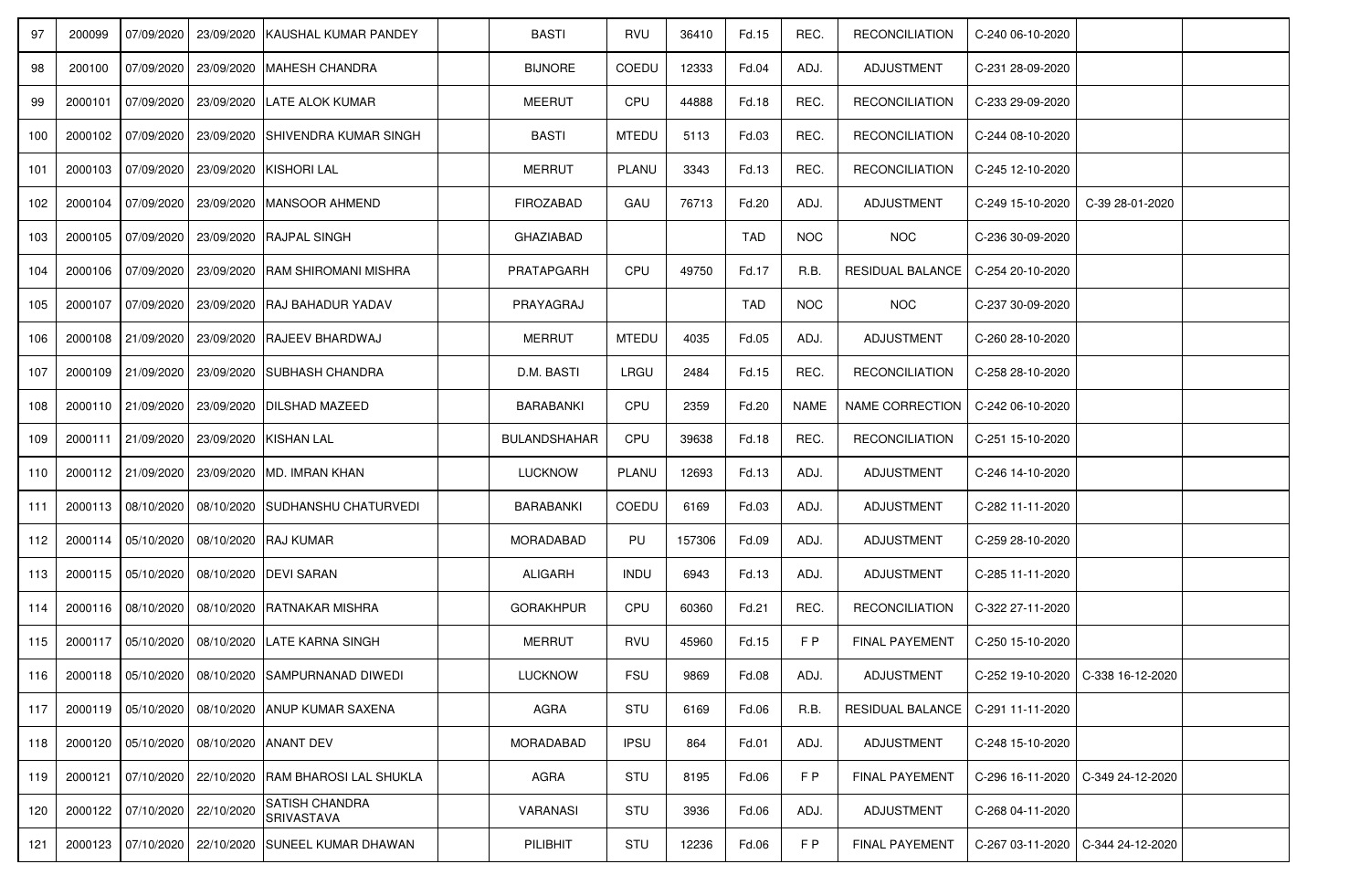| 122 | 2000124 | 07/10/2020         |            | 22/10/2020 CHOTEY SINGH                                | <b>BIJNORE</b>         | CPU          | 53480  | Fd.11 | REC.   | <b>RECONCILIATION</b>             | C-323 27-11-2020 |                  |  |
|-----|---------|--------------------|------------|--------------------------------------------------------|------------------------|--------------|--------|-------|--------|-----------------------------------|------------------|------------------|--|
| 123 |         | 2000125 07/10/2020 |            | 22/10/2020 SATISH CHANDRA SHARMA                       | <b>LUCKNOW</b>         | GAU          | 66123  | Fd.17 | F P    | FINAL PAYEMENT                    | C-269 04-11-2020 |                  |  |
| 124 | 2000126 | 07/10/2020         |            | 22/10/2020 AJEET KUMAR RASTOGI                         | <b>LUCKNOW</b>         | <b>RTU</b>   | 7001   | Fd.14 | ALLOT. | NEW GPF A/C NO.                   | C-273 06-11-2020 |                  |  |
| 125 | 2000127 | 07/10/2020         | 22/10/2020 | ISHIVENDRA KUMAR SINGH                                 | <b>LUCKNOW</b>         | GAU          | 75185  | Fd.19 | ADJ.   | ADJUSTMENT                        | C-316 26-11-2020 |                  |  |
| 126 | 2000128 | 07/10/2020         | 22/10/2020 | ISHWAR DEV SINGH                                       | VARANASI               | PU           | 129683 | Fd.10 | F P    | <b>FINAL PAYEMENT</b>             | C-307 26-11-2020 |                  |  |
| 127 | 2000129 | 07/10/2020         |            | 22/10/2020 ANIL KUMAR SHARMA                           | <b>MAIPURI</b>         | GAU          | 69680  | Fd.20 | ADJ.   | ADJUSTMENT                        | C-271 04-11-2020 |                  |  |
| 128 |         | 2000130 07/10/2020 |            | 22/10/2020 SAGEER AHMED                                | <b>LUCKNOW</b>         | GAU          | 74768  | Fd.17 | ADJ.   | ADJUSTMENT                        | C-278 06-11-2020 |                  |  |
| 129 | 2000131 | 22/10/2020         |            | 26/10/2020 RAJENDRA PRASAD                             | ALIGARH                | STU          | 10791  | Fd.17 | REC.   | <b>RECONCILIATION</b>             | C-284 11-11-2020 | C-343 24-12-2020 |  |
| 130 | 2000132 | 22/10/2020         |            | 26/10/2020 RAJENDRA PRASAD                             | <b>ALIGARH</b>         | STU          | 10792  | Fd.17 | REC.   | <b>RECONCILIATION</b>             | C-284 11-11-2020 | C-343 24-12-2020 |  |
| 131 | 2000133 | 22/10/2020         | 26/10/2020 | <b>SANTOSH KUMAR TYAGI</b>                             | MUZAFFARNAGAR          | PU           | 149398 | Fd.11 | ADJ.   | ADJUSTMENT                        | C-311 26-11-2020 |                  |  |
| 132 | 2000134 | 22/10/2020         |            | 26/10/2020 ATMPRAKASH YADAV                            | <b>LUCKNOW</b>         | PU           | 143821 | Fd.11 | ADJ.   | ADJUSTMENT                        | C-287 11-11-2020 | C-358 31-12-2020 |  |
| 133 | 2000135 | 28/10/2020         |            | 03/11/2020   MAZAHIR HUSAIN                            | <b>BARABANKI</b>       | RVU          | 29971  | Fd.16 | R.B.   | RESIDUAL BALANCE                  | C-300 16-11-2020 |                  |  |
| 134 | 2000136 | 28/10/2020         |            | 11/11/2020 BHOLEY RAM                                  | SAMBHAL                | CPU          | 40484  | Fd.20 | ADJ.   | ADJUSTMENT                        | C-318 26-11-2020 |                  |  |
| 135 | 2000137 | 28/10/2020         |            | 11/11/2020 RAKESH BABU GUPTA                           | <b>MATHURA</b>         | GAU          | 67575  | Fd.21 | REC.   | <b>RECONCILIATION</b>             | C-333 16-12-2020 |                  |  |
| 136 |         | 2000138 28/10/2020 |            | 11/11/2020 MD. QUASIM                                  | <b>GORAKHPUAR</b>      | PU           | 112749 | Fd.09 | F P    | <b>FINAL PAYEMENT</b>             | C-315 26-11-2020 |                  |  |
| 137 | 2000139 | 28/10/2020         |            | 11/11/2020 KAILASH BABU DOHREY                         | ETAWAH                 | KEDU         | 21868  | Fd.05 | ADJ.   | ADJUSTMENT                        | C-319 26-11-2020 |                  |  |
| 138 | 2000140 | 28/10/2020         |            | 11/11/2020 SMT. PUSHPA KAMALVANSHI                     | <b>LALITPUR</b>        | <b>PLANU</b> | 6755   | Fd.13 | REC.   | <b>RECONCILIATION</b>             | C-320 27-11-2020 |                  |  |
| 139 | 2000141 | 10/11/2020         |            | 24/11/2020 MAHENDRA PRATAP YADAV                       | <b>LAKHIMPUR KHIRI</b> | CPU          | 52805  | Fd.18 | ADJ.   | ADJUSTMENT                        | C-324 27-11-2020 |                  |  |
| 140 | 2000142 | 10/11/2020         |            | 24/11/2020 VIJENDRA SINGH                              | <b>AGRA</b>            | PU           | 131830 | Fd.09 | REC.   | <b>RECONCILIATION</b>             | C-332 16-12-2020 |                  |  |
| 141 |         |                    |            | 2000143   10/11/2020   24/11/2020   RAM KUNWAR BAHADUR | <b>BIJNORE</b>         | RVU          | 51848  | Fd.15 | F P    | FINAL PAYEMENT   C-328 07-12-2020 |                  |                  |  |
| 142 | 2000144 | 10/11/2020         |            | 25/11/2020 KRISHNA MEHRA                               | FIROZABAD              | PHU          | 122773 | Fd.09 | REC.   | <b>RECONCILIATION</b>             | C-341 21-12-2020 |                  |  |
| 143 | 2000145 | 02/12/2020         | 08/12/2020 | VISHWAMBHAR DAYAL<br>YADAV                             | <b>SITAPUR</b>         | RVU          | 41179  | Fd.16 | REC.   | <b>RECONCILIATION</b>             | C-357 31-12-2020 |                  |  |
| 144 | 2000149 | 04/12/2020         | 08/12/2020 | SATISH KUMAR MISHRA                                    | <b>LUCKNOW</b>         | GAU          | 80949  | Fd.17 | R.B.   | RESIDUAL BALANCE                  | C-343 28-12-2020 |                  |  |
| 145 |         | 2000150 04/12/2020 | 08/12/2020 | <b>INDRAJEET KUMAR YADAV</b>                           | <b>GORAKHPUR</b>       | CPU          | 35786  | Fd.21 | REC.   | <b>RECONCILIATION</b>             | C-359 31-12-2020 |                  |  |
| 146 | 2000151 | 11/12/2020         |            | 17/12/2020 ANIL KUMAR SHARMA                           | ALIGARH                | CPU          | 31702  | Fd.20 | REC.   | <b>RECONCILIATION</b>             | C-355 29-12-2020 |                  |  |